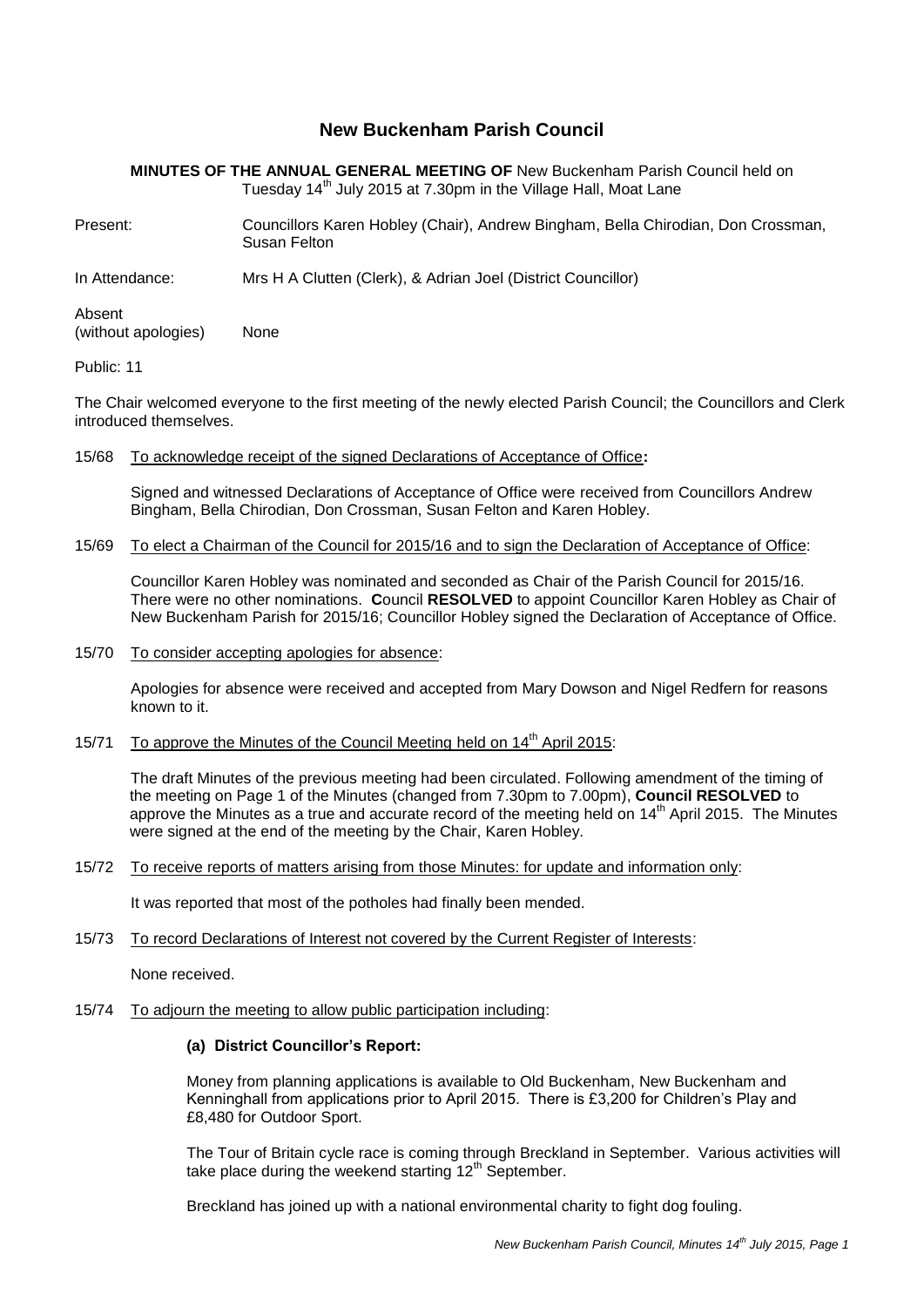# **(b) Parishioners' Comments & Questions:**

Issues Raised:

Possible affordable housing in St Martin's Gardens Damage to wall at King's Head – Councillor Joel will report to Breckland Conservation Officer. Trees removed at King's Head – will they be replaced? Councillor Joel agreed to look into this. Amended planning application for 9 Church Street- received when the Parish Council was inquorate. Play Area has inspection been arranged? Clerk to organise.

Reported that Church Farm was looking untidy – Councillor Joel to investigate.

## **(c) Parish Councillor Reports:**

Issues Raised:

Two trees in the churchyard may be in need of attention – add to agenda for next meeting.

Council meeting resumed.

# 15/75 Planning:

- (a) The Council considered the resubmission for the extension behind 9 Church Street which had been received whilst the Council was inquorate. The Council stood by its earlier decision on the original application which was that it had no objections to the enlargement of the property.
- (b) The Council considered the application to change a garage in Marsh Lane into a dog grooming parlour. The Council agreed that it had no problem with the changes being made to the garage as it was a relatively new property but it felt that Marsh Lane was not a suitable road for increased traffic use.
- (c) Breckland Council has given planning permission to the owners of Albavene, Marsh Lane, for the demolition of a single storey extension and the erection of a two storey extension.

### 15/76 Financial Matters:

## **(a) To receive a financial summary report from the Clerk:**

A financial report had been circulated to the Councillors prior to the meeting. No further information was requested.

## **(b) To approve payments to be made:**

**Council RESOLVED** to authorise the cheques drawn on 12<sup>th</sup> May 2015 as shown below and to authorise the other payments now due.

| <b>Cheque No</b>                | Item                                                                             | Vat £  | Gross £ |
|---------------------------------|----------------------------------------------------------------------------------|--------|---------|
| <b>Cheques drawn 12.05.2015</b> |                                                                                  |        |         |
| 101776                          | Norfolk ALC, Subscription                                                        | £0.00  | £121.21 |
| 101777                          | Broadland Tree Services, May 2015 Invoice                                        | £92.10 | £552.60 |
| 101778                          | New Buckenham Village Hall, Room Hire                                            | £0.00  | £48.00  |
| 101779                          | Mrs H A Clutten expenses plus any additional hours<br>less tax                   | £0.00  | £165.13 |
|                                 | Total 12.05.2015                                                                 | £92.10 | £886.94 |
| <b>Cheques drawn 14.07.2015</b> |                                                                                  |        |         |
| 101781                          | Roger Canwell, Local Audit, 2014/15                                              | £0.00  | £50.00  |
| 101782                          | HMRC, Tax Deducted April, May, June 2015                                         | £0.00  | £210.60 |
| 101783                          | T T Jones Electrical Ltd, Street Lighting Maintenance<br>July, August, September | £15.98 | £95.89  |
| 101784                          | Mrs H A Clutten expenses plus any additional hours<br>less tax (two months)      | £0.00  | £236.70 |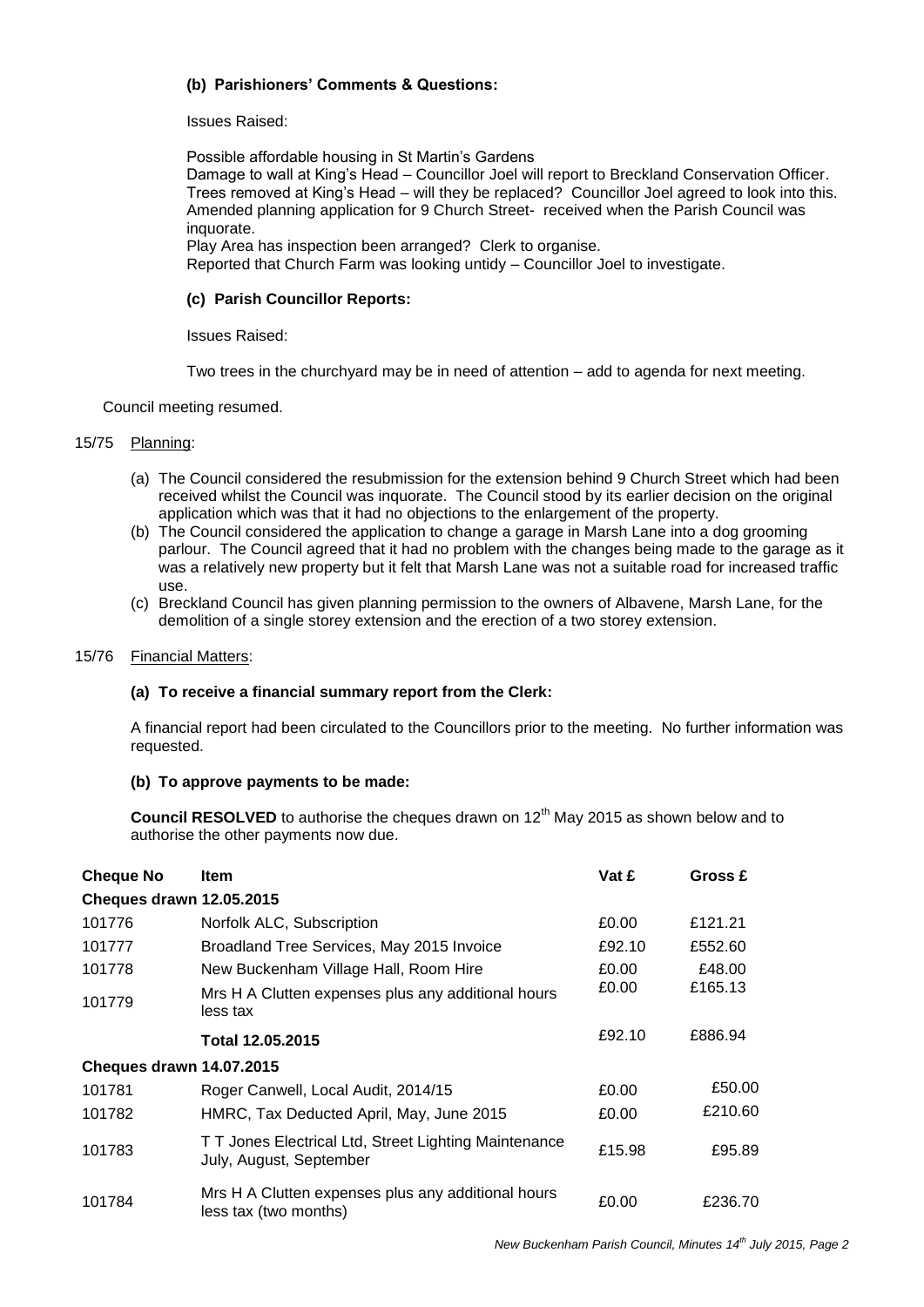| 101785     | Broadland Tree Services, June & July 2015 Invoices       | £184.20 | £1,105.20 |
|------------|----------------------------------------------------------|---------|-----------|
| 101786     | Norfolk Parishes Training Partnership                    | £0.00   | £50.00    |
|            | Total                                                    | £200.18 | £1,748.39 |
|            | For information: payments by DDR /SO                     |         |           |
| 09.05.2015 | Mrs H A Clutten, Basic Pay and Office Allowance less tax | £0.00   | £238.74   |
| 08.06.2015 | Mrs H A Clutten, Basic Pay and Office Allowance less tax | £0.00   | £238.74   |
| 08.07.2015 | Mrs H A Clutten, Basic Pay and Office Allowance less tax | £0.00   | £238.74   |
| 12.05.2015 | E-ON Street Lighting Energy, May 2015                    | £2.15   | £45.18    |
| 12.06.2015 | E-ON Street Lighting Energy, June 2015                   | £3.00   | £62.93    |
| 11.07.2015 | E-ON Street Lighting Energy, July 2015                   | £2.90   | £60.90    |

# **(c) To receive the accounts for the year ended 31st March 2015:**

**Council RESOLVED** to approve the accounts and bank reconciliation statement for 2014/15. The two documents were signed by the Clerk and Chair.

## **(d) To approve and complete the Annual Governance Statement for the year ended 31st March 2015:**

The Councillors went through the list of statements making up the Annual Governance Statement and agreed upon a 'yes' response to all except for No 9 relating to trusts which does not apply.

# **(e) To approve the signing of the Annual Return for the year to 31st March 2015:**

**Council RESOLVED** to sign the Annual Return for the year ended 31<sup>st</sup> March 2015; this was then signed by the Chair.

# **(f) To consider the purchase of copies of the latest version of The Parish Councillor's Guide:**

**Council RESOLVED** to purchase 7 copies of the latest version of The Parish Councillor's Guide by Paul Clayden. (Clerk will action.)

## **(g) To consider the Insurance Renewal from Aviva:**

The Councillors considered the insurance renewal provided through CAME and Company and satisfied themselves that the figures were appropriate. **Council RESOLVED** to renew its insurance with AVIVA for 2015/16. Cheque number 101787 was drawn in favour of Broker Network Ltd for £896.75 and signed by Councillors Bingham and Hobley.

# 15/77 To consider the appointment of a Vice Chair of the Council for 2015/16:

Councillor Andrew Bingham was proposed and seconded, no other nominations were offered. **Council RESOLVED** to appoint Councillor Andrew Bingham as Vice Chair of the Parish Council for 2015/16.

## 15/78 To consider individual Councillor Responsibilities for 2015/16 for:

- (a) Allotments Council agreed that Councillors Chirodian and Felton should take on this responsibility.
- (b) Cemetery Council agreed that Councillors Chirodian and Felton should take on this responsibility.
- (c) Play Area Council agreed that Councillors Crossman should take on this responsibility.
- (d) SNAP Council agreed to ask David Scott-Miller if he wished to continue his previous role.
- (e) Footpaths and Highways Council agreed to ask Councillor Dowson if she would be interested in taking on this responsibility.
- (f) Street Lighting Council agreed that Councillor Redfern should take on this responsibility.
- (g) Finance Council agreed that all Councillors and the Clerk should be involved.
- (h) Project/Grant Fund Council agreed that Councillors Hobley, Crossman and Bingham plus the Clerk should take on this responsibility.
- (i) Appointment of an Investment Committee Council agreed that Councillors Hobley, Crossman and Bingham plus the Clerk should take on this responsibility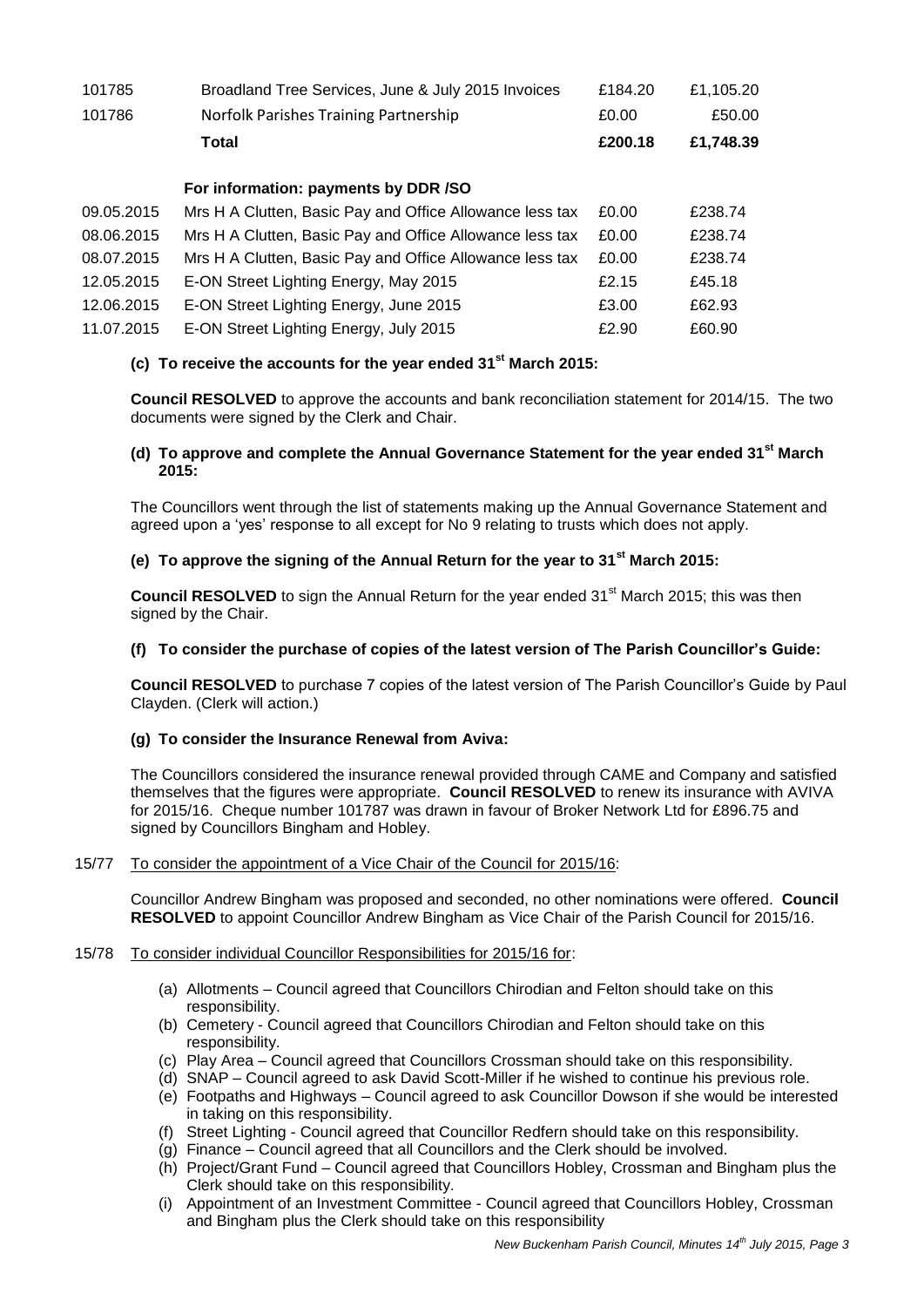. 15/79 To consider the appointment of a Council Representative to the Village Hall Trust:

**Council RESOLVED** to appoint Councillor Andrew Bingham as its representative on New Buckenham Village Hall Trust.

15/80 To consider the appointment of a Council Representative to the High Bailiff's Trust:

The Council agreed to consider this item at its next meeting.

15/81 To consider a request from Mr Stimpson to move the dog bin opposite Moat Lane:

Before the meeting Mr Stimpson had indicated that there had been a misunderstanding about wanting the dog bin moved, no discussions therefore necessary.

15/82 To consider a request from Mr Stimpson to mark the allotment public footpath as not being a bridle way:

The Parish Council thought that the public footpath should be monitored for use by horses. It was also suggested that the landowner might contact the Countryside Access Officer at County Hall.

15/83 To consider a request from Saffron Housing that the Council supports negotiations for the purchase of the land offered by Mr Stimpson for the provision of low cost housing:

The Parish Council agreed that it was not currently in a position to give support to the Saffron negotiations.

15/84 To consider a request from the Norfolk Wildlife Trust to support the continued fencing of the Common – the current ten year permission from DEFRA expires in September 2015:

The Council agreed to support the fencing of the Common during the summer months as it had done in 2005.

### 15/85 **To consider the Council's future projects in general terms**:

### **(a) Updating of street lighting**

The Council agreed to discuss this at the next Parish Council meeting.

### **(b) Provision of a new noticeboard and relocation**

The Clerk had circulated some information from a noticeboard manufacturer. It was agreed that Councillors would consider this information and then discuss the matter at the next Parish Council meeting.

### **(c) Improvement of the play area car park**

The plan of the current car park area had been circulated – agreed that Councillors should bring suggestions to the next Council meeting.

### **(d) Provision of a Project/Grant Committee**

It was agreed that contact should be made with the New Buckenham residents who had expressed an interest in sitting on the Project/Grant Committee and that a meeting should be organised in September 2015.

15/86 To receive items of correspondence:

Clerks & Councils Direct, May 2015

New Buckenham Village Hall, booking information update, booking form has been completed and returned by Clerk South Norfolk Council, South Norfolk Local Plan information Norfolk County Council, King's Lynn Festival Booklet for July 2015 HAGS SMP. Leaflet about playgrounds and play equipment EIBE, leaflet about wooden play equipment EIBE, leaflet on Summer offers Sovereign, leaflet about play equipment

*New Buckenham Parish Council, Minutes 14 th July 2015, Page 4*